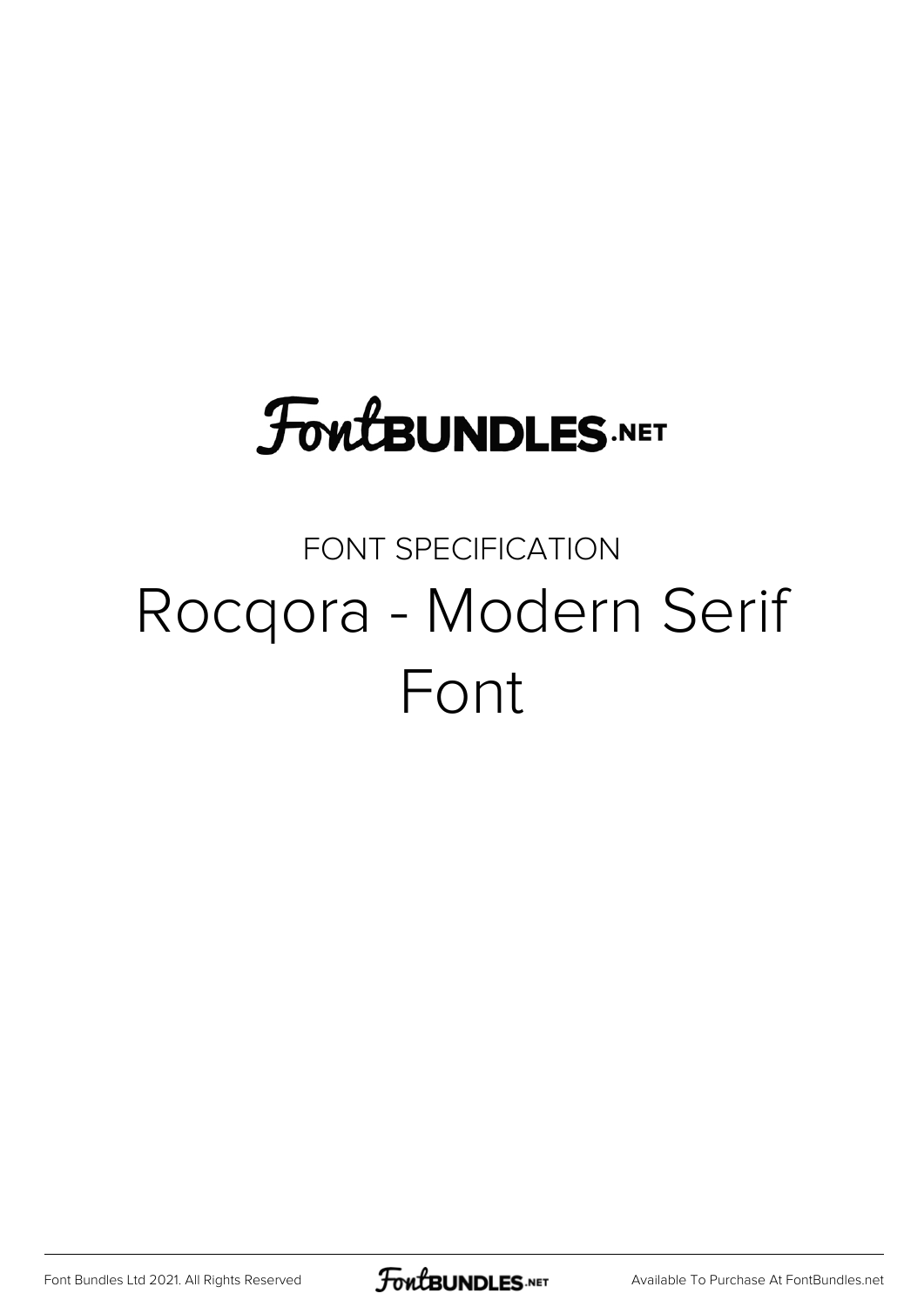#### Rocqora - Regular

**Uppercase Characters** 

### ABCDEFGHIJKLMNOPQR  $STIIVWXY$

Lowercase Characters

### abcdefghijklmnopgrst  $UVWXYZ$

**Numbers** 

### 0123456789

**Punctuation and Symbols** 



All Other Glyphs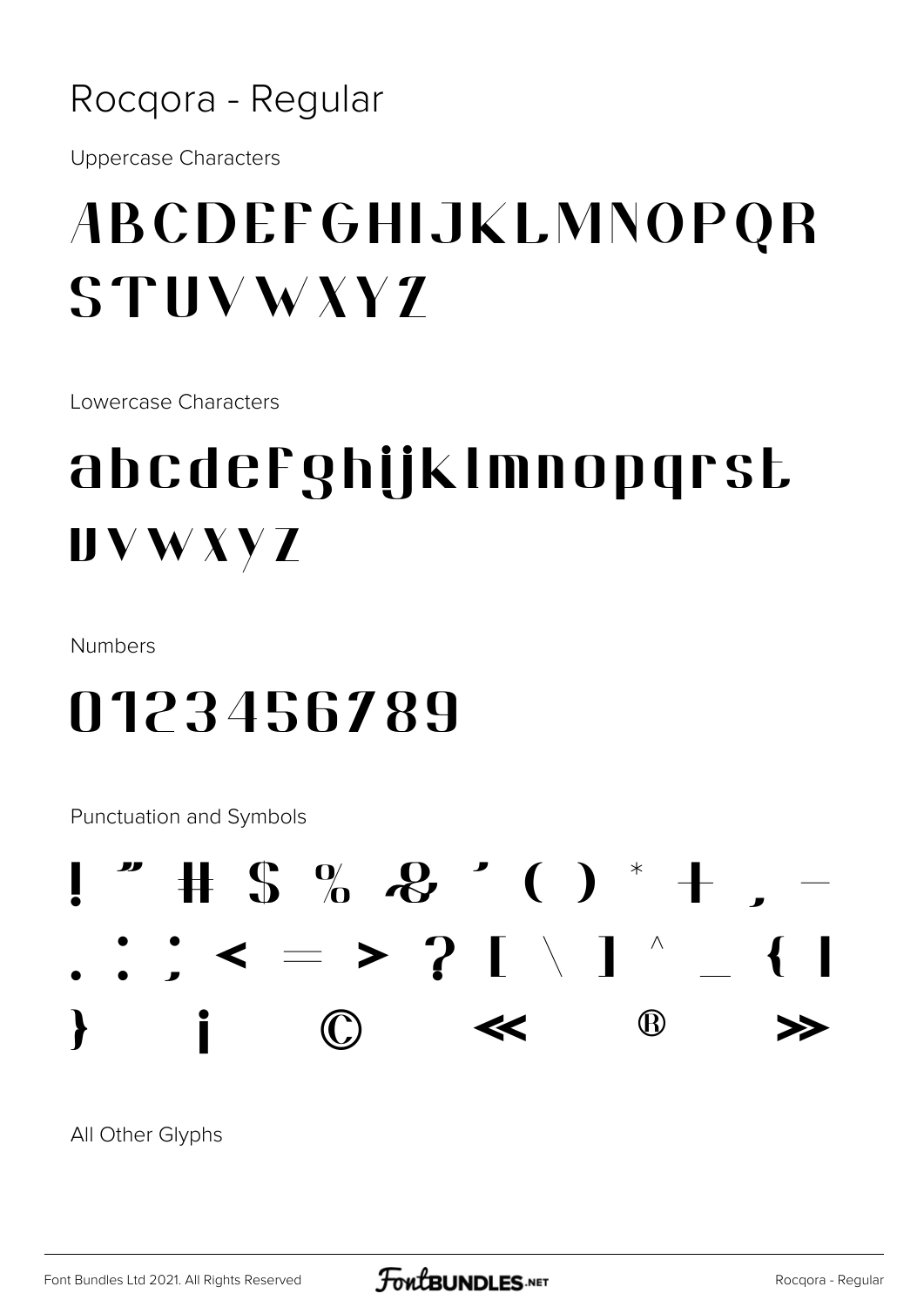# À Á Â Ã Ä Å Æ Ç È É Ê Ë Ì Í Î Ï Ð Ñ Ò Ó Ô Õ Ö × Ø Ù Ú Û Ü Ý Þ ß à á â ã ä å æ ç è é ê ë ì í î ï ð ñ ò ó ô õ  $\ddot{\mathbf{0}}$   $\mathbf{0}$   $\dot{\mathbf{0}}$   $\dot{\mathbf{0}}$   $\ddot{\mathbf{0}}$   $\dot{\mathbf{0}}$   $\dot{\mathbf{0}}$   $\dot{\mathbf{v}}$   $\dot{\mathbf{p}}$   $\ddot{\mathbf{y}}$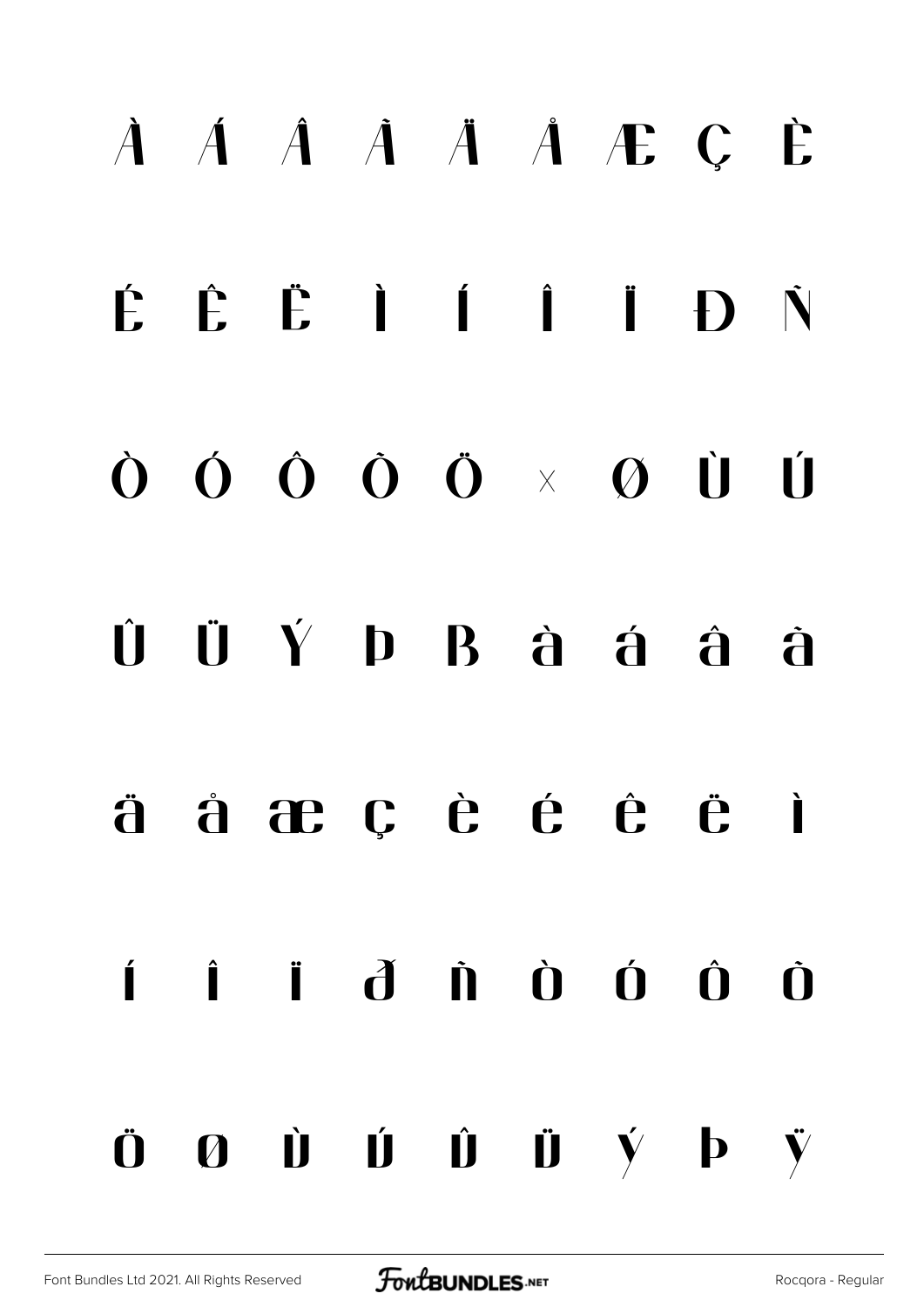# Th gj .ji A B C D E F  $G$  H I J k  $L$  M N  $\Theta$ P Q R S T U V W K  $YZA.B.C.D EFA$  $\bigcirc$  R $\bigcirc$ S $\bigcirc$  U V $\bigcirc$  X $\bigcirc$  $A \wedge B$ ,  $C \wedge D$ ,  $E \wedge F \wedge G \wedge F$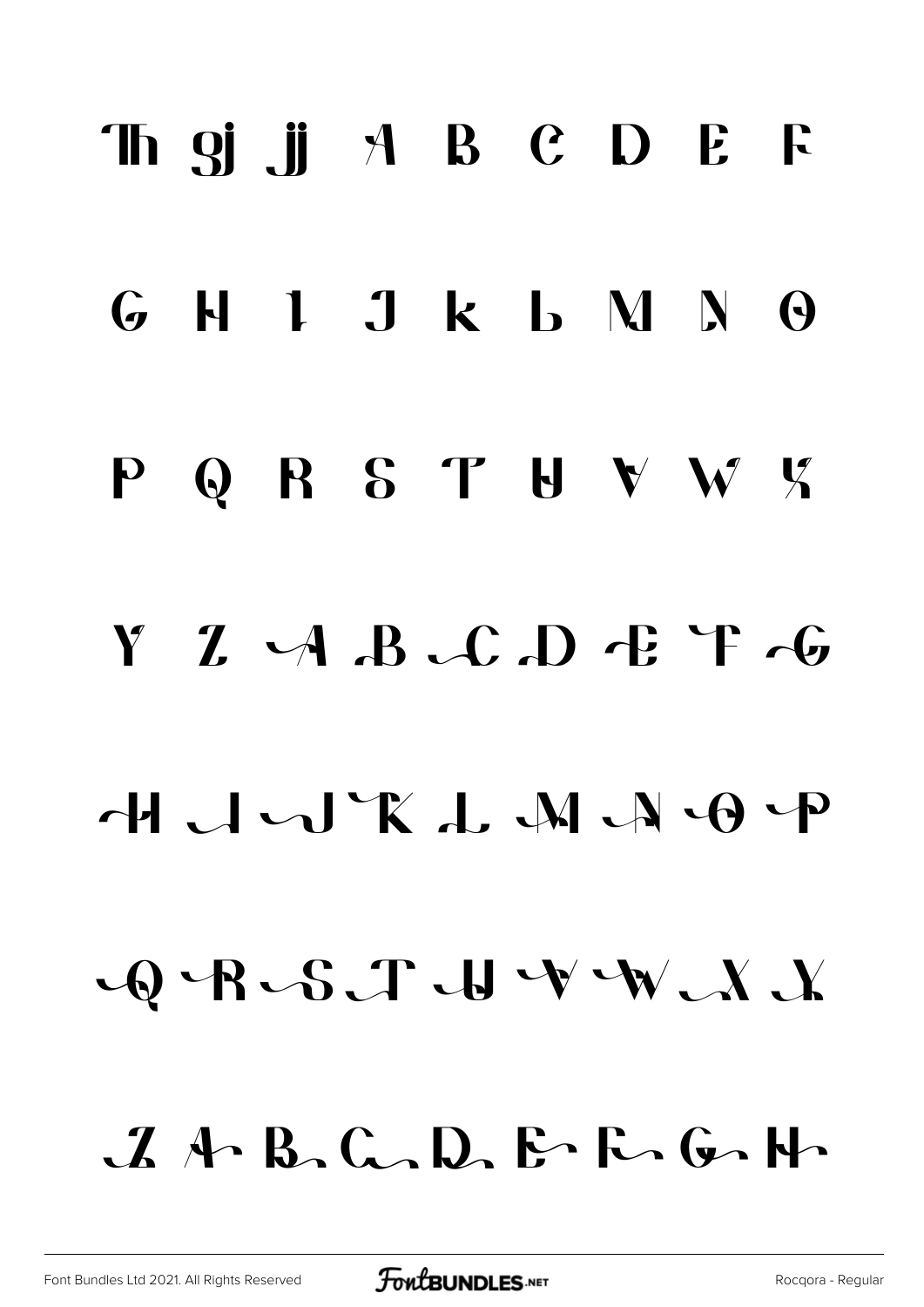# $M L K \cup L M R \cup D P Q$  $R$  & TH  $M$   $M$   $X$   $T$ .  $d_{\alpha}b_{\alpha}c_{\alpha}d_{\alpha}c_{\alpha}f_{\alpha}g_{\alpha}h_{\alpha}$  $\lambda = i_{\lambda} k_{\lambda} \int_{\mathbb{R}} \prod_{\alpha} \prod_{\alpha} \rho_{\alpha} p_{\alpha} p_{\alpha}$  $S_J \cup V W X$ ,  $Y_A a$  $L.C.d.c.F.g.h.i.$